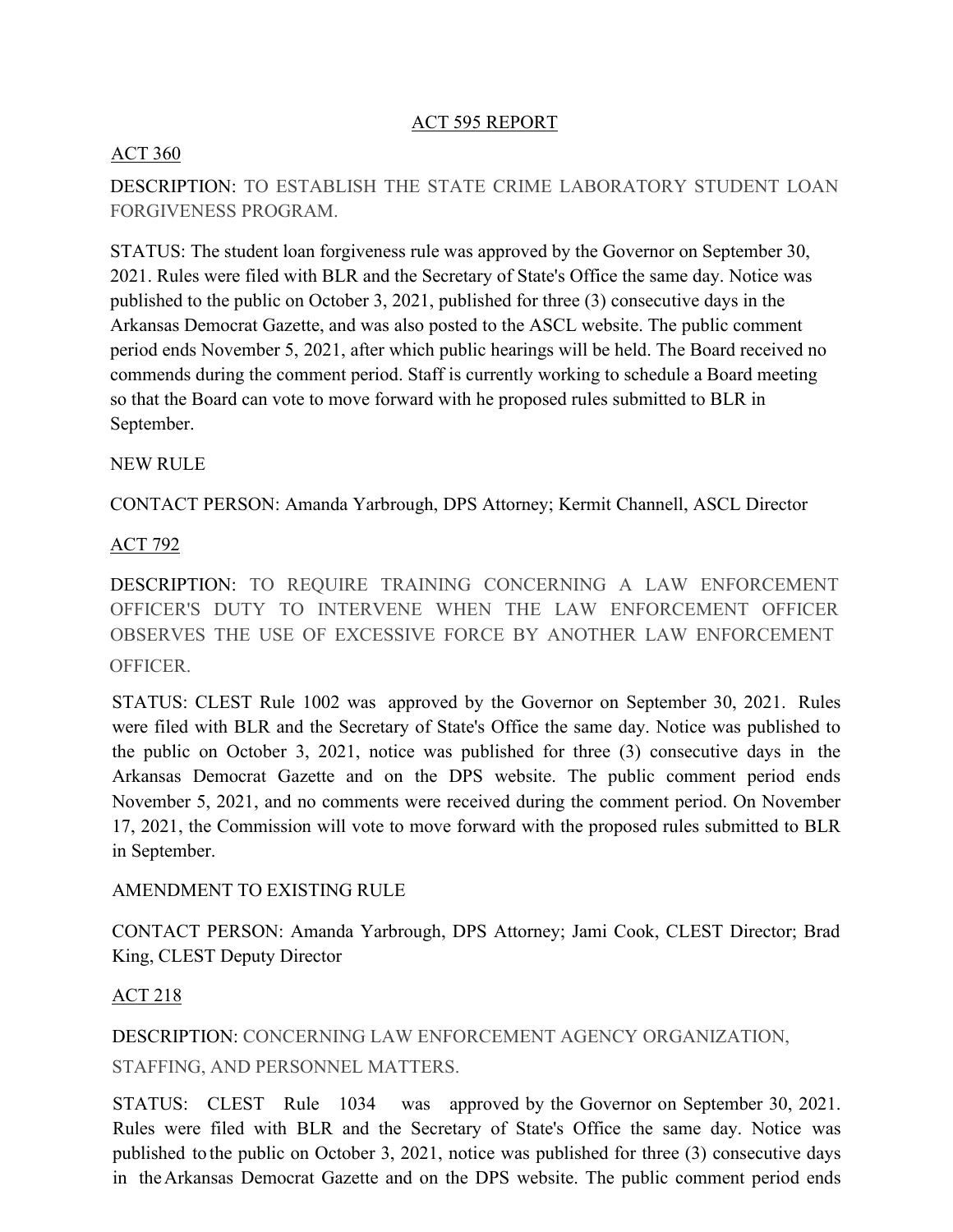November 5, 2021, and no comments were received during the comment period. On November 17, 2021, the Commission will vote to move forward with the proposed rules submitted to BLR in September.

# AMENDMENT TO EXISTING RULE

CONTACT PERSON: Amanda Yarbrough, DPS Attorney; Jami Cook, CLEST Director; Brad King, CLEST Deputy Director

# ACT 765

DESCRIPTION: The Act permits Arkansas taxpayers to contribute a portion of their tax refund (or include additional amount with their tax payment) to the Law Enforcement Family Relief Trust Fund. The Secretary of the Department of Public Safety, or his or her designee, may then distribute money from the fund to families of Arkansas-certified law enforcement officers who are killed in the line of duty or diagnosed with a terminal illness.

STATUS: The DPS portion of the Rules have been drafted and were submitted on October 8, 2021, to the appropriate employees of the Department of Finance and Administration to ensure compliance andcoordination with all DFA rules necessary to carry out the Program. *See* A.C.A. § 26-51- 2511(b)(3). DPS is currently waiting on DFA approval before submitting to the Governor's office.

NEW RULE

CONTACT PERSON(S): Joan Shipley, DPS Attorney

# ACT 841

DESCRIPTION: The Act creates an income tax credit for a retired law enforcement officer who volunteers or works as a temporary or part-time employee for the Division of Arkansas State Police investigating cold cases.

STATUS: The first draft of these rules was submitted on September 30, 2021, to the Department of Finance and Administration for consultation and approval. *See* A.C.A. § 26-51-515(f)(2). Rules will be submitted to the Governor's office today November 5, 2021.

## NEW RULE

CONTACT PERSON(S): Major David Lafferty, ASP Criminal Investigation Division Commander; Joan Shipley, DPS Attorney

# ACT 135

DESCRIPTION: The Act requires any licensing entity to issue automatic or expedited licensure to certain military-affiliated individuals.

STATUS: Rule 2.17 of the ASP Rules for Licensing and Regulation of Private Investigators, Private Security Agencies, Alarm Systems Companies, Polygraph Examiners, and Voice Stress